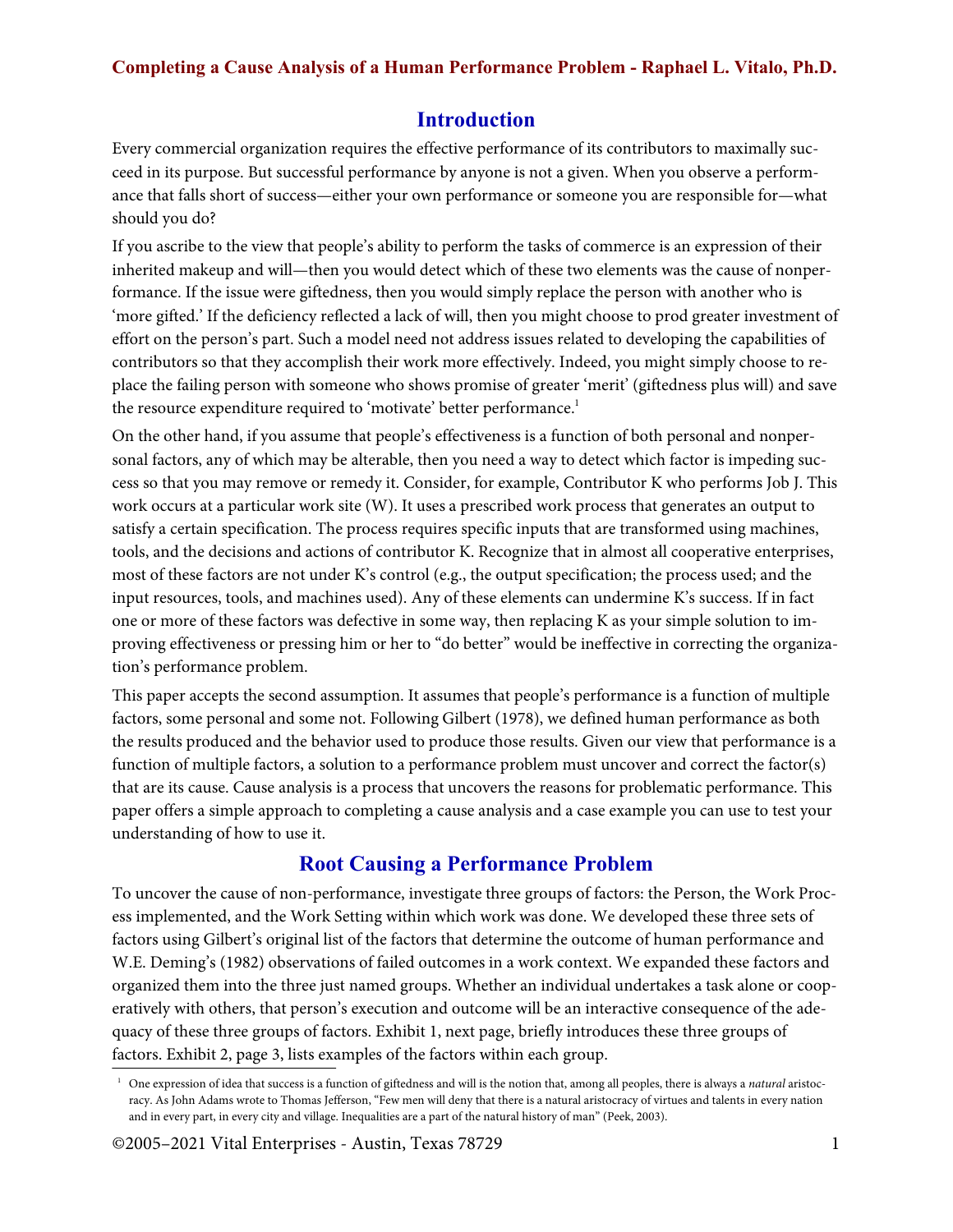| <b>Exhibit 1. Examples of Causes for a Performance Problem</b>                                                                                  |                                                                                                           |                                                                                                  |  |  |
|-------------------------------------------------------------------------------------------------------------------------------------------------|-----------------------------------------------------------------------------------------------------------|--------------------------------------------------------------------------------------------------|--|--|
| <b>Person</b>                                                                                                                                   | <b>Work Process</b>                                                                                       | <b>Work Setting</b>                                                                              |  |  |
| The person doing the task lacks the<br>motivation, competencies, capacity,<br>focus, or personal judgment<br>required to do the work correctly. | As designed, the prescribed<br>method can not accomplish the<br>task at the required level of<br>success. | The setting fails to provide the<br>means needed for the process<br>to be correctly implemented. |  |  |
| <b>Example</b>                                                                                                                                  | <b>Example</b>                                                                                            | <b>Example</b>                                                                                   |  |  |
| Not skilled in using required<br>machinery or tools.                                                                                            | Minimum cycle time for each<br>operation is too long, no                                                  | Machinery not maintained;<br>breakdowns cause delays.                                            |  |  |
| Does not know the work process.<br>Not motivated to work with the<br>٠                                                                          | matter who performs the<br>work.                                                                          | Raw materials frequently do<br>П<br>not meet specifications.                                     |  |  |
| diligence required to do the task<br>correctly.                                                                                                 | ■ Sequence of operations<br>re-exposes materials to<br>contamination causing an                           | Packaging provides products<br>п<br>to the loading dock too late                                 |  |  |
| ■ Lacks the strength or stamina or<br>other physical capability to                                                                              | unacceptable level of<br>product impurities.                                                              | to ship when scheduled.<br>Information about customer<br>$\blacksquare$                          |  |  |
| perform the task as specified.<br>Distracted by personal issues.                                                                                | Operation A overlaps with B<br>П<br>causing the worker to                                                 | requirements not given to<br>the worker but later used to<br>judge his or her                    |  |  |
| ■ Takes on more responsibilities<br>than he can or needs to handle.                                                                             | repeatedly shift attention,<br>thus provoking errors.                                                     | performance.                                                                                     |  |  |

## **Person**

This group of factors relates to the makeup of the person that performs the process used to produce a specified outcome. Factors within this group include the performer's competence, capacity, motivation, self-efficacy, and freedom from distraction. Competence refers to the person's possession of the knowledge and skills needed to perform the process correctly at the level of proficiency required for success. It also includes one's demonstration of those "other personal characteristics" needed for success. These are sometimes referred to as *traits*. One example is "cooperativeness," especially if the task being done requires multiple people coordinating their efforts. Capacity refers to the person's capability to handle the physical, emotional-interpersonal, and intellectual demands of the work. Physically, does the person possess the strength, endurance, flexibility, or other physical fitness qualities needed to do the work? With regard to the emotional-interpersonal sphere, is the person able to sustain the number and complexity of relationships required to coordinate the work as expected? Intellectually, can he or she manage the multitasking or concurrent processing demands of the process being implemented? Motivation refers to both the level of effort a person applies and the sustainment of that effort until his or her work is completed. Self-efficacy refers to performer's judgment about his or her abilities (Bandura, 1982). That judgment may be accurate or inaccurate. If accurate, it may be positive or negative. When accurate and positive, one's sense of self-efficacy enhances success. When one's sense of self-efficacy is inaccurate and positive, it undermines success by leading to misjudgments about one's capabilities. When it is negative, it leads to hesitant investment of effort and uncertainty in decision making. It also retards future learning because it renders one reluctant to undertake new activities. Distraction due to some life stressor hinders the expression of a person's capabilities.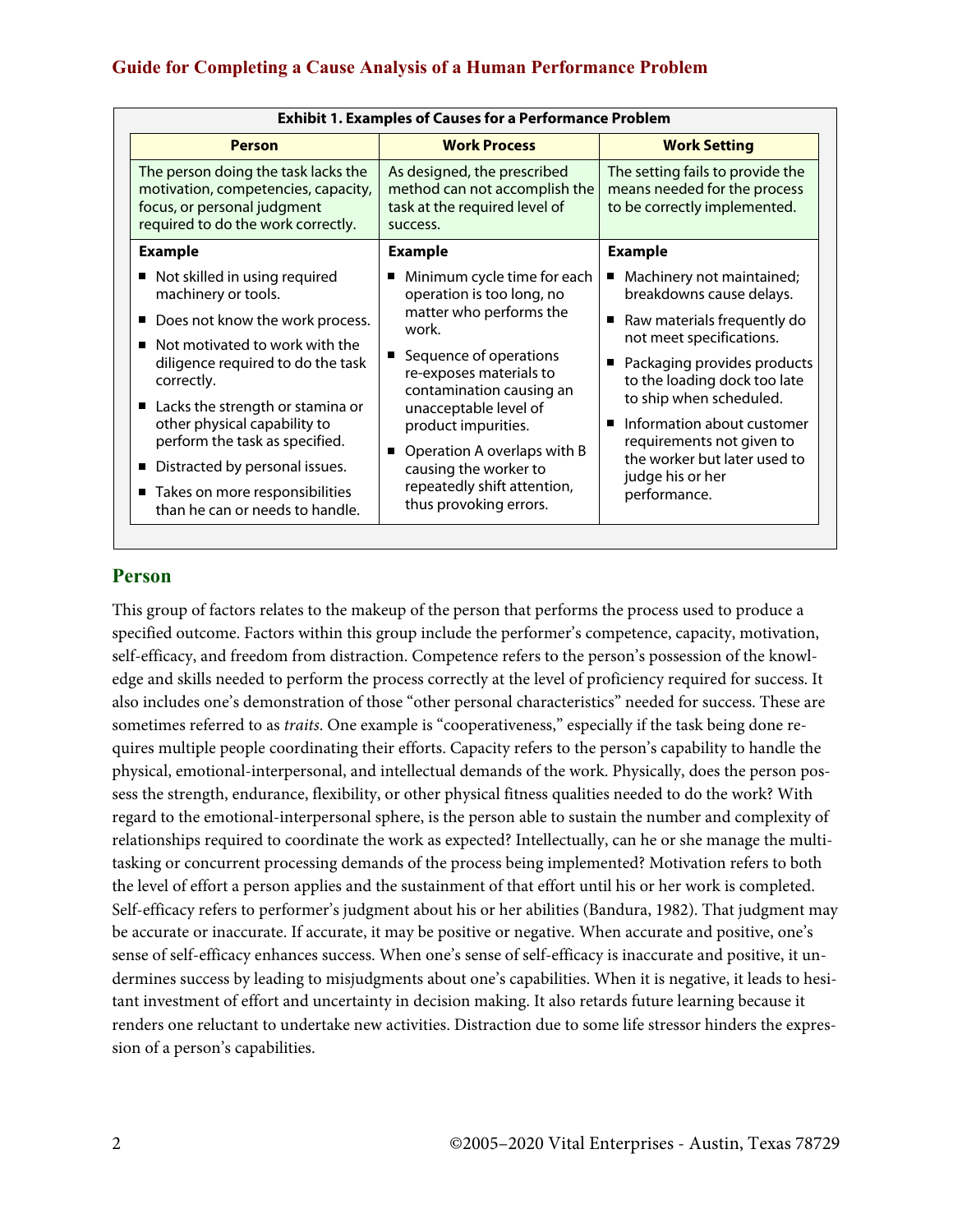## **Work Process**

This group of factors refers to characteristics of the process used to produce an outcome. The method used, by its design, may not be effective. That is, even if one implemented it exactly as prescribed, the process used might not be able to produce the result the performer is expected to produce. If the process is effective, it may or may not be documented. Without documentation, what does a performer use to ensure he or she is doing the process correctly? Even if a method is documented, that documentation may

| <b>Exhibit 2. Factors That Help or Hinder Success</b>                                                                                                                                                                                                                                                                                                                               |
|-------------------------------------------------------------------------------------------------------------------------------------------------------------------------------------------------------------------------------------------------------------------------------------------------------------------------------------------------------------------------------------|
| Person(s)                                                                                                                                                                                                                                                                                                                                                                           |
| ■ Capacity (Physical, emotional-Interpersonal, Intellectual)                                                                                                                                                                                                                                                                                                                        |
| ■ Competencies (Knowldge, skills, abilities, and other personal characterisitics (KSAOs) and the<br>proficiency levels required of each for task success)                                                                                                                                                                                                                           |
| Motivation<br>п<br>" Level of effort applied to doing a task<br>" Sustainment of effort until the task is completed.                                                                                                                                                                                                                                                                |
| Self-efficacy (Accuracy, Positive/Negative)<br>ш                                                                                                                                                                                                                                                                                                                                    |
| ■ Freedom from distractions that compromise performance (self-doubt, stress, illness, etc.)                                                                                                                                                                                                                                                                                         |
| <b>Work Process</b>                                                                                                                                                                                                                                                                                                                                                                 |
| ■ Prescribed method exists                                                                                                                                                                                                                                                                                                                                                          |
| Prescribed method is effective                                                                                                                                                                                                                                                                                                                                                      |
| Documentation of Method is:<br>• Complete<br>Correctly documented<br>Current<br>Understandable for average performer<br>Inclusive of think and do steps<br>٠<br>Contains metrics and a method for gauging progress and results<br>٠<br>• Available to performer                                                                                                                     |
| <b>Work Setting</b>                                                                                                                                                                                                                                                                                                                                                                 |
| ■ Resources<br>Adequacy of workspace, utilities, tools, equipment, and other materials required for the task<br>٠<br>Quality of inputs and logistics<br>٠<br>Availability of coaching from an expert and other performance support resources<br>٠<br>Lack of task-required information (e.g., customer requirements, quantity to produce)<br>٠                                      |
| ■ Expectation/Feedback<br>" Completeness of assignment information provided (e.g., task, objective, product, process, schedule, performance criteria<br>that the worker must satisfy)<br>Adequacy of achievement information provided (e.g., timeliness, accuracy, and feedback addresses both approach and<br>٠<br>results)                                                        |
| <b>Incentives</b><br>• Correctness and sufficiency of recognition or rewards for correct performance<br>Presence of recognition or rewards for incorrect performance<br>Sufficiency of consequence for incorrect performance<br>Alignment of rewards and consequences to measures of tasks performance<br>Appropriateness of incentives given the perspective of the performer<br>٠ |
| Coordination<br>Adequacy of execution of interrelated tasks by others (timeliness, correctness, consistency)<br>Alignment of perspectives among all involves decision makers as to directions<br>٠                                                                                                                                                                                  |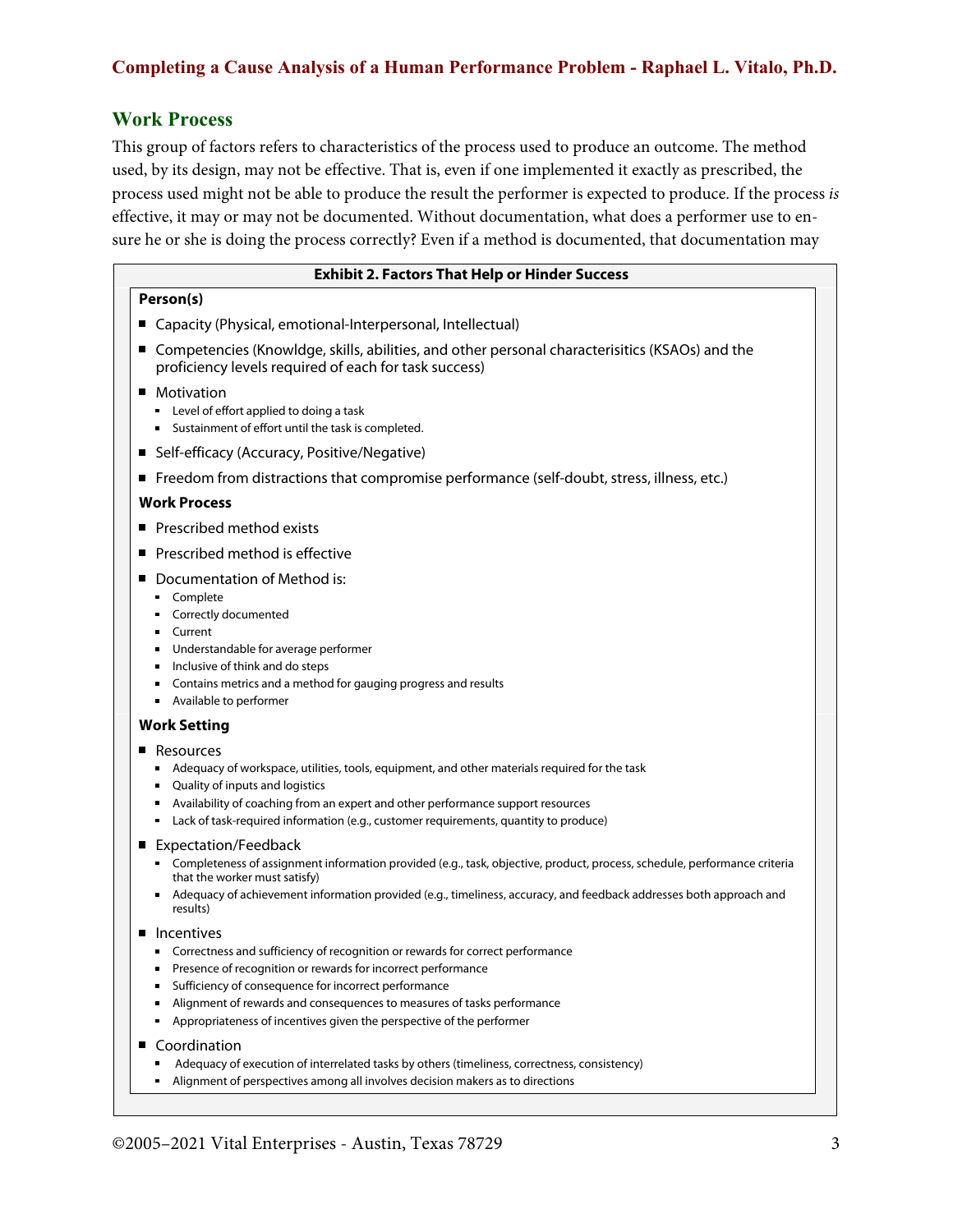## **Guide for Completing a Cause Analysis of a Human Performance Problem**

not be complete, correct, current, understandable by the average performer, or available to him or her. It may not contain both "do" and "think" steps. "Do steps" tell you what action to take. "Think steps" tell you how you can check to see if you are doing that action correctly and how to avoid doing it wrongly. The documentation also may not contain metrics and guidance for gauging progress and results. This leaves the performer guessing about how he or she is progressing and whether he or she got the results that were desired.

## **Work Setting**

This group of factors relates to the context within which a performer completes his or her work. Four types of work setting factors affect the outcome of human performance. These are (1) resources, (2) coordination, (3) expectations/feedback, and (4) incentives.

*Resource* factors include the workspace, machines and tools, raw materials, supervision and other performance support aids, and all other wherewithal a person needs to accomplish a task as prescribed. The adequacy of these resources affects a worker's success in implementing a process. Moreover, the availability and effectiveness of coaching from an expert or other performance support resources may affect the outcome of a person's performance.

*Coordination* addresses the impact on success that others have whose work affects the success of the performer. Coordination factors include the adequacy of execution by others of interrelated tasks (timeliness, correctness, consistency) and the alignment of perspectives of the people who direct (not support) task performance. If multiple decision makers direct a worker in conflicting ways, no performer can succeed.

*Expectations/Feedback* factors address the adequacy of information about what a performer is expected to do and produce and how he or she is doing in satisfying those expectations. Expectations/Feedback factors include the completeness of assignment information provided to the performer (e.g., task, objective, product, process, schedule, performance criteria that the worker must satisfy) and the adequacy of the achievement information provided (e.g., feedback on both approach and results, correctness of feedback, and timeliness of feedback).

*Incentives* factors affect one's motivation to do work. Factors in this category address the following questions: Do the incentives offered have motivational value from the performer's perspective?<sup>2</sup> Does the setting consistently recognize and reward good performance as promised? Is poor performance pointed out, and are consequences forthcoming if it is not corrected? Are poor performers sometimes rewarded? Are rewards and consequences aligned with the organization's established performance expectations?

<sup>&</sup>lt;sup>2</sup> For example, extrinsically motivated people will find inducements of pay, awards, and other positive or negative consequences motivating, but intrinsically motivated people will not. They find factual information about their progress and results energizing and material rewards only when they are under the performer's control. That is, the reward is directly generated by their own performance. In contrast, they respond negatively to motivators that are controlled externally (Cerasoli, Nicklin, and Ford, 2014; Deci, Koestner, and Ryan, 1999).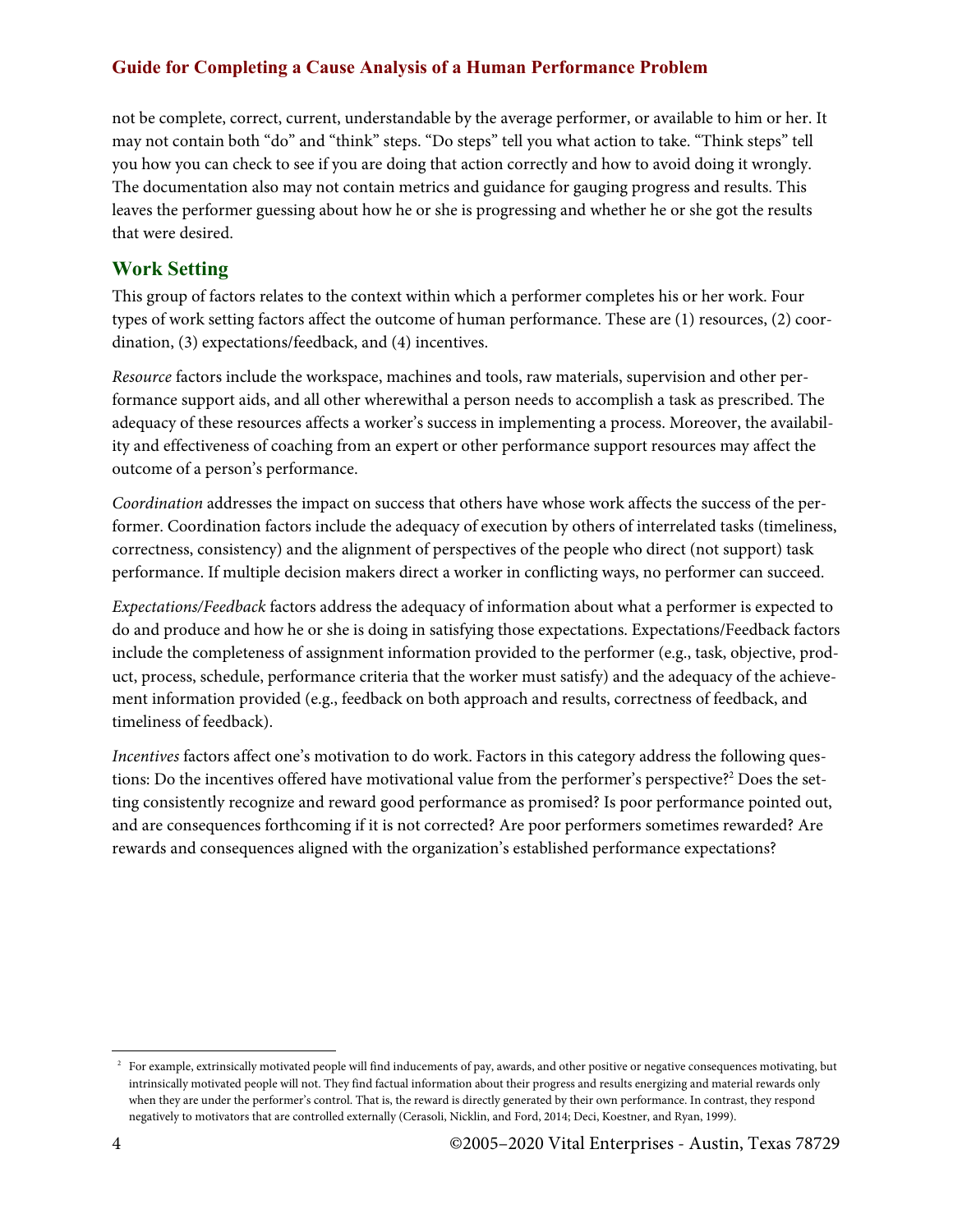# **Approach**

## 1. Document the performance gap.

*Tip:* A performance gap is a difference between how a task was completed versus how it was expected to be completed and what result was achieved versus what the expected. Be complete in documenting the gap. Identify the task on which performance was problematic, the target for success the person had to meet (approach and results), and what was observed. Also identify its impact on the business. Record your findings.

### 2. Understand the possible causes for a performance problem.

*Tip:* Study the three groups of factors that affect human performance as described above. Imagine examples of each from your own experience. Check those against the examples in Exhibits 1 and 2.

### 3. Decide if the performance gap is due to a Work Process issue.

*Tip:* Ask and answer each of the following questions. Also ask whether your interviewees have observed any other Work Process issue that hinders performance. Gather the information you need from the workers and their supervisors. Confirm the information you receive by reviewing the process's documentation and observing the work itself. Document your findings.

- a. Is there a written description of the process the worker is expected to implement? (If answer is "No," then the lack of a documented standardized work process is a contributor to the observed performance problem.)
- b. Is the documentation complete and understandable to the average worker? If answer is "No," then the documentation of the work process is a contributor to the observed performance problem.)
- c. Is the documentation available to workers? If answer is "No," then the lack of availability of the documentation is a contributor to the observed performance problem.)
- d. Has anyone been able to satisfy task expectations consistently using the prescribed approach? (If answer is "No," then the work process's design is a contributor to the observed performance problem.)
- e. Do many workers fail to meet expectations on more than one occasion when using the prescribed approach? (If answer is "Yes," then the work process's design is a contributor to the observed performance problem. $)^3$
- f. Do performers meet expectations but only by using work-arounds to avoid problems that occur when using the prescribed approach? (If answer is "Yes," then the work process's design is a contributor to the observed performance problem.)
- 4. Decide if the gap is due to how the work setting supports performance.

*Tip:* Every work setting must support task execution; otherwise, it undermines correct performance. Below are the most common types of support workers need to succeed in meeting expectations. Gather the information you need to assess the adequacy with which each of these identified needs were met. Also ask whether your interviewees have observed any other Work Setting issue that hinders performance. Record each deficiency in Work Setting support as a contributor to the observed performance problem.

### *Expectations/Feedback*

- Incomplete assignment information (e.g., task, objective, product, process, schedule, performance cri- $\blacksquare$ teria that the worker must satisfy)
- Inadequate achievement information (e.g., late, inaccurate, feedback does not address both approach and results)

<sup>&</sup>lt;sup>3</sup> Otherwise, your Selection and Training processes are at fault for failing to provide people capable of doing the work as designed.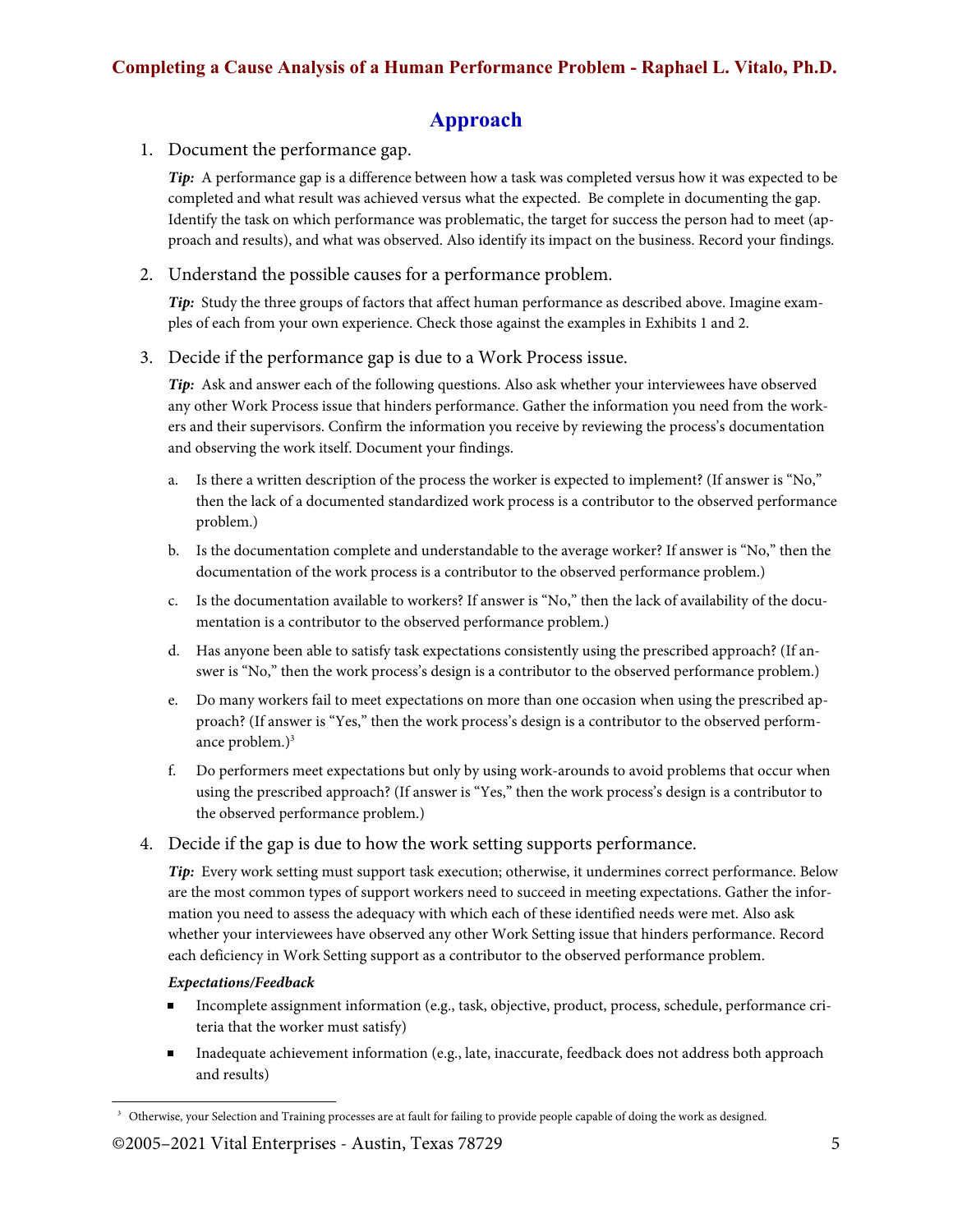## **Guide for Completing a Cause Analysis of a Human Performance Problem**

#### *Incentives*

- $\blacksquare$ Lack of recognition or reward for correct performance
- No acknowledgment or consequence for incorrect performance  $\blacksquare$
- $\blacksquare$ Presence of recognition or rewards for incorrect performance
- Rewards and consequences are not aligned with measures of tasks performance  $\blacksquare$
- Inappropriateness of incentives given the perspective of the performer  $\blacksquare$

#### *Resources*

- **Lack of task-required information (e.g., customer requirements, quantity to produce, model to** produce)
- **Poor input materials; missing tools, equipment, forms, or other materials required for the task**
- **Problematic logistics**
- Work space inadequate to accommodate operations  $\blacksquare$

#### *Coordination*

- $\blacksquare$ Poor execution by other individuals or organizations whose actions affect the successful execution of the work process (timeliness, correctness, consistency)
- $\blacksquare$ Lack of alignment of perspectives among decision makers who affect performance
- 5. Decide if the gap is due to the worker's capacity, competence, or motivation or to a physical or to distraction caused by a physical, psychological, or social problem.

*Tip:* Gather the information you need from job incumbents and their supervisors and by direct observation. Decide the answer to each question below. Document what you find.

#### *Capacity*

Do the performers have the strength, flexibility, coordination, balance, stamina, or other physical fit- $\blacksquare$ ness features required to perform the task to expectation?

*Tip*: If the answer is "No," then deficiencies in the workers' physical capabilities are a contributor to the observed performance problem. Physical barriers are dealt with by redesigning tasks to reduce their physical demands or augmenting the person's capabilities through physical training or the use of some type of work aid.

Are performers able to manage the number and complexity of social relationships required to coordinate the task to expectation?

*Tip:* If the answer is no, then deficiencies in the workers' emotional-interpersonal capabilities are a contributor to the observed performance problem.

 $\blacksquare$ Are performers able to manage the multitasking or concurrent processing demands the work requires, if such is required to complete the task to expectation?

*Tip:* If the answer is no, then deficiencies in the workers' intellectual capabilities are a contributor to the observed performance problem.

#### *Competence/Motivation*

Assume the following is true: the work process is correctly designed; workers receive proper work setting support; they are free of personal distractions; and they have the capacity to do the task. Given these conditions, could these workers execute the work process to expectation if their lives depended on it?

*Tip:* If the answer is "No, they could not" then deficiencies in the person's knowledge, skills, or proficiency levels or other required personal characteristic are a contributor to the observed performance problem. Any gap due to a competency issue means that you have identified a learning need and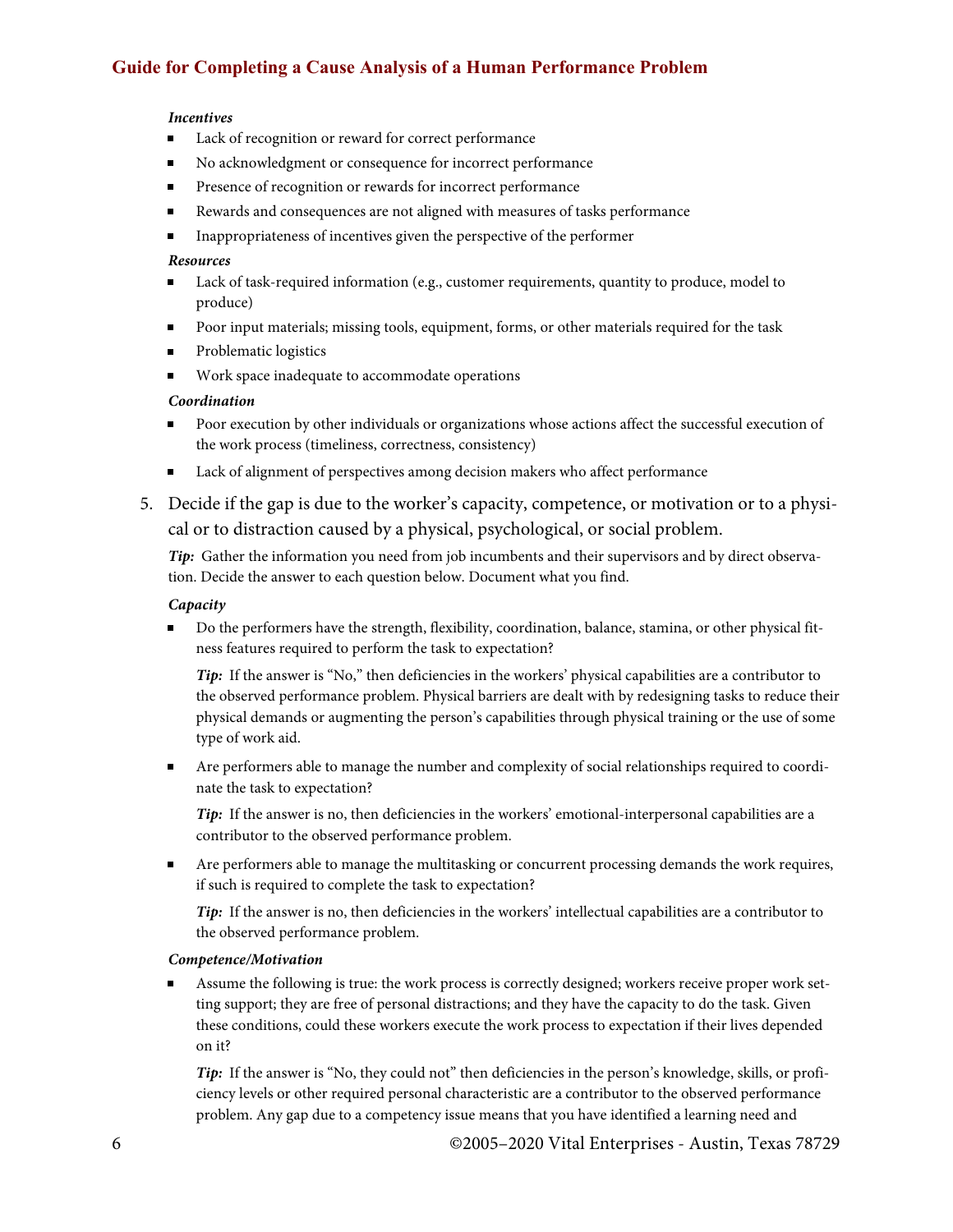## **Completing a Cause Analysis of a Human Performance Problem - Raphael L. Vitalo, Ph.D.**

possibly a problem with your Selection and Training functions. Document what competencies are insufficient.

If the answer is "Yes," then the person's level of motivation is a contributor to the observed performance problem. Identified that problem with Incentives (see Step 4, above), correct that problem first, and then recheck this item. If motivation issues continue, try other options such as providing the worker counseling or warning the employee of an adverse personnel action (demotion, termination) should performance not improve.

#### *Personal Distractions/Misjudgement of Capabilities*

- Are performers being distracted from their work by physical illness, psychological problems, social  $\blacksquare$ stresses either inside or outside work, or any other issue? If the answer is "Yes," then personal distractions are a contributor to the observed performance problem.
- Did the performer choose to assume a responsibility he or she was not capable of handling? If "Yes," then misjudgment of personal capabilities is a contributor to the observed perform.
- 6. Record the cause(s) for the performance gap.

*Tip*: Mark the cause(s) for each gap as "Work Process," "Work Setting," or "Person." List all the contributing factors you detect within each cause group. Add details to each so that someone reading your findings can understand what is wrong and what the factual basis for your judgment is. Note, for example, what work process design features seem problematic, including the problem(s) each causes, its consequences, and how it can be detected; what work setting support is insufficient, how, how often it occurs; and what its consequences are; and what elements of worker capacity, competence, motivation, self-efficacy, or distractedness contribute to the performance gap and what evidence confirms this finding.

Study the *Example of a Cause Analysis* (beginning on next page). As you read through the problem statement, imagine applying the cause analysis process just described.

### **References**

- Bandura, A. (1982). Self-efficacy mechanism in human agency. American Psychologist, 37(2), 122-147. Retrieved 3/10/2020, from https://pdfs.semanticscholar.org/8bee/c556fe7a650120544a99e9e063eb8fcd987b.pdf
- Cerasoli, C. P., Nicklin, J. M., & Ford, M. T. (2014). Intrinsic motivation and extrinsic incentives jointly predict performance: A 40-year meta-analysis. *Psychological Bulletin*, 140(4), 980–1008.
- Deci, E. L., Koestner, R., & Ryan, R. M. (1999). A meta-analytic review of experiments examining the effects of extrinsic rewards on intrinsic motivation. *Psychological Bulletin*, 125(6), 627–668.
- Deming, W.E. (1982). *Out of crisis.* Cambridge, MA: Massachusetts Institute of Technology Center for Advanced Engineering Study.
- Gilbert, T.F. (1978). Human competence. New York: Mc Graw Hill.

Peek, G. A. (2003). *The political writings of John Adams.* Indianapolis, IN: Hackett Publishing Company, Inc.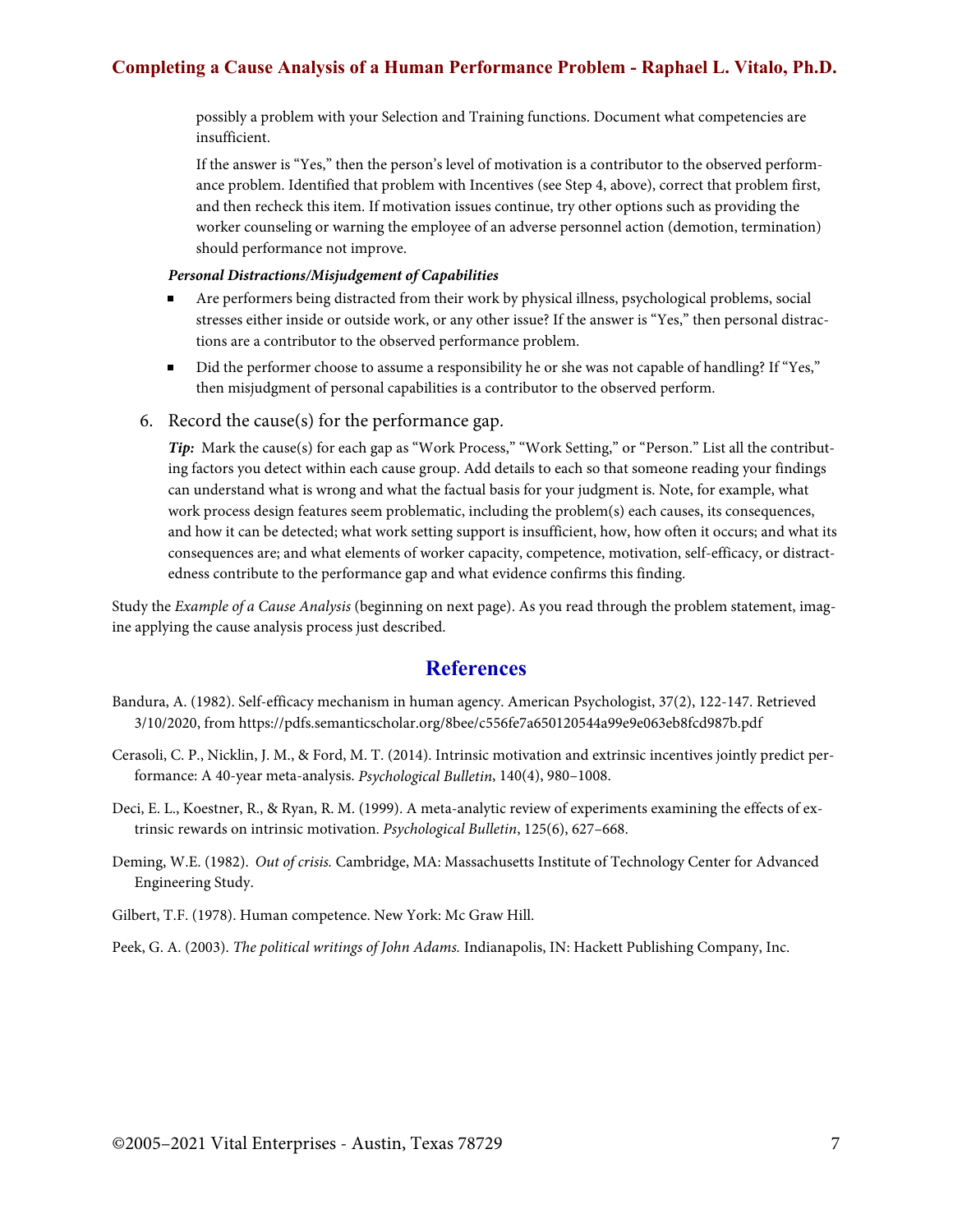This example of a cause analysis takes place in a bio-chemical plant manufacturing sterile drug products.

## **Uncovering Performance Gaps**

As part of the yearly training needs assessment, staff of the plant's Learning Organization collects information about gaps in performance—places where the results expected by the business are not realized. One stop the team makes is with the various departments who do audits. At Environment, Health, and Safety (EH&S), the training team talked with Frank, a senior auditor. He told the team that the last audit uncovered a performance gap in an aseptic filling area of the facility (Filling Area A) that needed action. "Yea, it looks like the fill area technicians have forgotten their aseptic procedures. There's a group you can train," Frank said. Sandy, the training team lead, asked Frank to clarify what his audit team had found. "The environmental monitoring data from one of the aseptic filling areas (AX02) showed a trend toward increasing particulate (nonviable) and microbial (viable) counts. We tested uniforms as employees entered the area to rule out contamination coming into the area. The uniforms were free of contamination. So it seems clear to the audit team that the contamination is being generated by poor aseptic technique as practiced by the employees in this area. Also, the other fill areas are doing just fine. Based on the trend we observed, production management determined that the corrective action would be to conduct a refresher training course on proper aseptic technique, covering topics such as frequently sanitizing hands with an alcohol solution or similar agents; avoiding sweeping, fast movements in the room; minimizing time in the 'critical zone'; and similar behaviors." Sandy confirmed Frank's report of the production management's assessment. Management was convinced that the cause of contamination was poor execution of aseptic techniques by the fill area operators.

Sandy then asked whether anyone had done an observation of the fill area operators as they worked to test the conclusion. "No, not needed. This seems pretty cut and dry. No contamination going in on the uniforms. Contamination has got to be introduced by them while doing their jobs." Sandy noted the gap and asked whether Frank's audit group would be open to other ideas if the training team uncovered anything different. "Sure, break a leg. We'll listen," said Frank. "But remember people are the source of most contamination." The team recorded the performance gap it uncovered.

| <b>Exhibit 1. Performance Gap Reported by the Environmental Audit Team</b> |                                        |                                                                                                                                    |                                                                                                                                                           |  |
|----------------------------------------------------------------------------|----------------------------------------|------------------------------------------------------------------------------------------------------------------------------------|-----------------------------------------------------------------------------------------------------------------------------------------------------------|--|
| <b>Job: Aseptic Fill Room Technicians</b>                                  |                                        |                                                                                                                                    |                                                                                                                                                           |  |
| <b>Who</b>                                                                 | Task                                   | <b>Current Status</b>                                                                                                              | <b>Required Status</b>                                                                                                                                    |  |
| All Incumbents<br>in Fill Area AX02                                        | Sustain sterile<br>work<br>environment | • Observed particulate<br>counts at .005 parts per<br>million and .004 $log_{10}$ cfus<br>per mL of air.<br>Count rising over time | • Observed particulate counts at<br>or below .001 parts per million<br>and .001 $log_{10}$ cfus per mL of air<br>■ Count stable or declining over<br>time |  |

## **Analyzing Possible Causes**

The training team began its cause analysis by reviewing the three categories of reasons why a gap might exist. Mike, a team member, pointed out that the team would need to rule out the design of the work itself first. "If work design is flawed, then the technicians will fail no matter how well they do their jobs. Hey, they'd be contaminating the area by *doing the job right!*"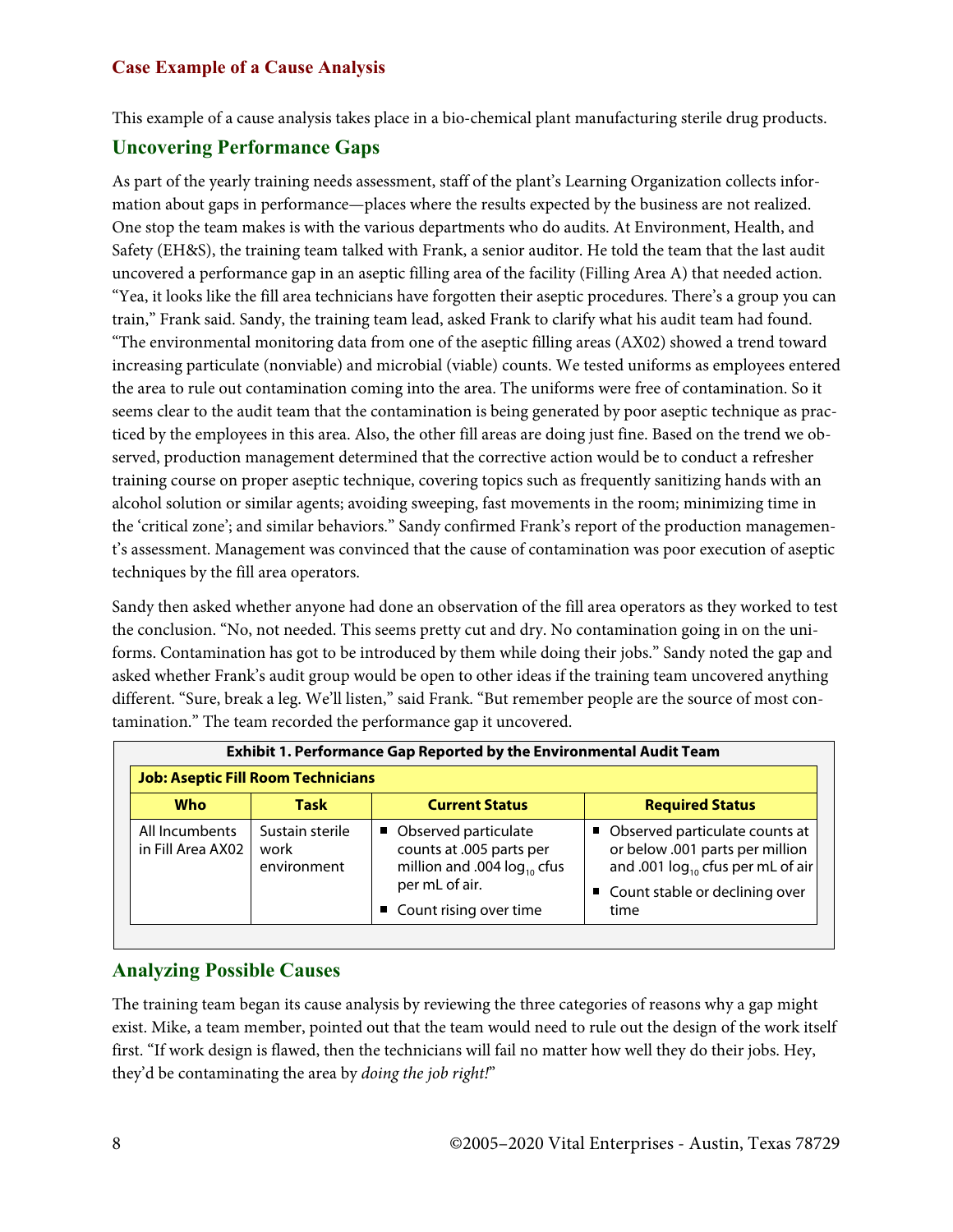"Then we need to look at support issues," Carol added. "The setting, especially inside the clean room, has to provide the right resources, at the right time for any work process to succeed. After that, we can look into technician issues. I doubt there is a capacity concern. I know that job and while it demands a disciplined focus on details and methods, they keep the shift cycles reasonable. I have never seen a person in that area who could not sustain the attentiveness that's needed."

"People do forget and leave steps out over time, however." Mike interjected. "So we will need to look at the competency issue. Also, let's not forget motivation. You need a keen interest is doing the job right to stick to the techniques policy lays out."

#### **Work Process and Work Setting Issues**

The team looked first into the issue of work design. Was there anything in the procedures governing how technicians worked that might be causing the contamination? The team reviewed the information it had. Only one fill area was exhibiting a performance gap. "Well," Mike observed, "I guess that means the work process is fine. After all, it's doing the job in the other fill areas." Sandy responded, "Not so fast. I think your right to consider the good performance elsewhere as it could mean the work design is fine, but remember how often we have been on the floor and asked people to show us an operation and their first question to us is 'Which way? By the book or how we really do it?' What about us making sure that people are operating by the book everywhere?" Mike and the other team members agreed. So, the team decided to talk with some technicians. "Why not at lunch?" Carol asked. "We can eat together and get their ideas about what's happening?" Everyone agreed it was a quick way to move the analysis forward.

In the cafeteria, the team spotted several aseptic fill area technicians from different fill areas, including the one having the contamination problem. They sat down together to chat. What they learned was really interesting. First, they all the operators in Fill Area AX02 knew about the problem. The technicians in the AX02 area, as the others, regularly checked their individual monitoring results and saw the problem first hand. All seemed puzzled by it. All the technicians agreed that they were following the same procedure without work-arounds. Sam, an AX02 technician, made the point very clearly: "You do not improvise in sterile environments period! Hey, we are paid a premium for working in the aseptic areas; we won't jeopardize it by improvising. We are expected to do the job by the book, and by the book is the way we do it!"

We ask the AX02 technicians present whether they had the tools and other resources they expected to have when doing the job. They reported no problems. Then we asked whether they observed anything unusual about their fill room and we got an interesting piece of information. Jack, one of the AX02 technicians who also had worked in the AX01 fill area, said that the AX02 room seems to run warmer than the other rooms. "The room temperature for our area goes up from 65 F to 75 F when it is in use. The other filling rooms increase only two degrees or so. It got so uncomfortable that we asked our supervisor if we could shed the white uniforms we were wearing under our sterile gowns. She said fine that there was no

©2005–2021 Vital Enterprises - Austin, Texas 78729 9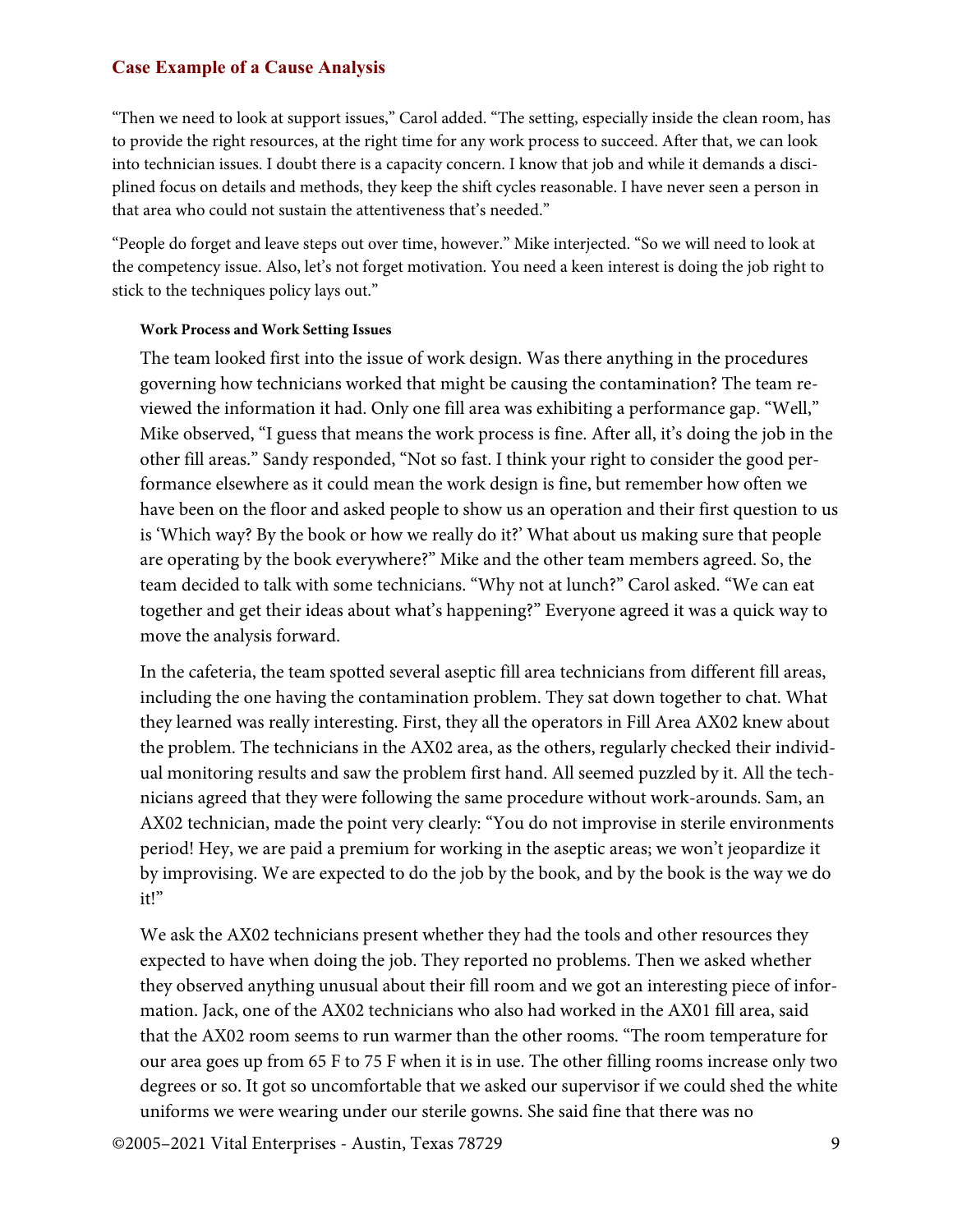specification requiring that we wear them. So now most of us only wear our underclothes under our gowns."

Mike asked whether the room had always run warm. Jack answered "No." He reflected a bit and then added, "I think it began around the time we upgraded our equipment about a year ago. We are—or were—the lead area, so they were using our area to introduce new equipment."

As a follow-up, Carol asked Jack when he had moved over to AX02 and whether there had been other personnel changes recently. Jack said that he had moved over two years ago and that the team has been stable since then.

As lunch ended, Sandy asked whether there were any other differences between the AX02 fill area and the other areas. Alice responded that most often we work with four people in the room. We use to work with just two, like the other fill areas do.

### **Person Issues**

After lunch, the team addressed the last possible set of causes—worker factors. The team had four factors to consider: capacity, competence, motivation, and distractions. EH&S has concluded that training was the solution. That meant that they thought there was a competency issue—some lack of knowledge or skills or proficiency levels on the part of the AX02 technicians. One quick test of whether a competency issue was whether the technicians had ever performed to expectation. Well, EH&S' own data indicates that the answer is "Yes." As Frank reported, the impurities were on the rise, but they had been at acceptable levels previously. There had been no team changes, so the same people were operating the area when it was doing well as now. Also, the team checked the training records to see whether all people in that area were trained previously on aseptic technique and were involved in successful media-fill validations (the performance test that regulatory inspectors ask for as evidence that the training was successful). They were. If they were not applying what they learned, it probably was not due to lack of knowledge or skills. As our conversations with technicians indicated, motivation did not seem to be an issue either. They all spontaneously indicated that priority number one was maintaining a sterile workplace. They all checked their individual monitoring results that are available to each person. And they all seem to value the premium pay they received for working in aseptic fill areas.

## **Thinking Through the Possible Causes**

The training needs team settled in to pull together what they had learned. Sandy put up a flip chart page with the performance spelled out on top and the possible causes below (Exhibit 2,). "Let's walk through what we learned," she said.

Mike led off. "Well, the work design seems fine. People report using it as specified and it produces good results in all the fill rooms except AX02 and even in AX02 it produced good results up to a year or so ago."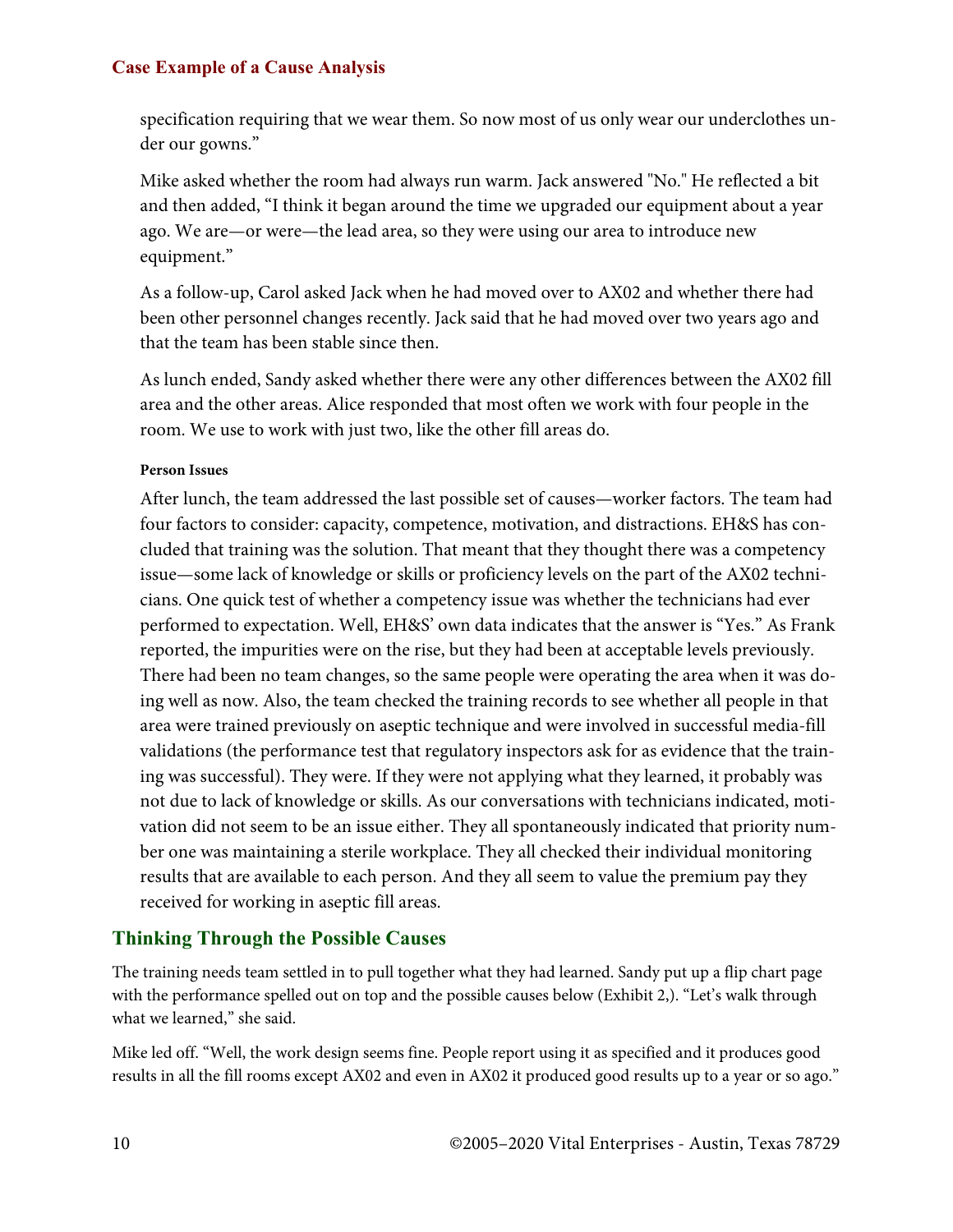| <b>Exhibit 2. Team Flip Chart Analysis</b> |                                        |                                                                                                                               |                                                                                                                                                           |                     |
|--------------------------------------------|----------------------------------------|-------------------------------------------------------------------------------------------------------------------------------|-----------------------------------------------------------------------------------------------------------------------------------------------------------|---------------------|
| <b>Performance Gap</b>                     |                                        |                                                                                                                               |                                                                                                                                                           |                     |
| <b>Job: Aseptic Fill Room Technicians</b>  |                                        |                                                                                                                               |                                                                                                                                                           |                     |
| <b>Who</b>                                 | <b>Task</b>                            | <b>Current Status</b>                                                                                                         | <b>Required Status</b>                                                                                                                                    | <b>Likely Cause</b> |
| All<br>Incumbents<br>in Fill Area<br>AX02  | Sustain sterile<br>work<br>environment | Observed particulate counts at<br>.005 parts per million and .004<br>$log_{10}$ cfus per mL of air.<br>Count rising over time | Observed particulate counts at or<br>■<br>below .001 parts per million and<br>.001 $log_{10}$ cfus per mL of air<br>■ Count stable or declining over time |                     |

| <b>Work Process</b>                                                                                                                                                                                                       | <b>Work Setting</b>                                                                                                                                                                                                                                                                                                                                                                                   | <b>Person</b>                                                                                                                                                                                                                                                                                                                                  |  |
|---------------------------------------------------------------------------------------------------------------------------------------------------------------------------------------------------------------------------|-------------------------------------------------------------------------------------------------------------------------------------------------------------------------------------------------------------------------------------------------------------------------------------------------------------------------------------------------------------------------------------------------------|------------------------------------------------------------------------------------------------------------------------------------------------------------------------------------------------------------------------------------------------------------------------------------------------------------------------------------------------|--|
| ■ Work process is performed as<br>defined.<br>Work process produces<br>expected results in all but<br>one aseptic fill area.<br>■ Work process produced good<br>results in the problematic fill<br>area up to a year ago. | ■ Tools and materials are fine.<br>■ Feedback on performance<br>individualized, accurate, and<br>regular.<br>Incentives reward good<br>п<br>performance.<br>Temperature of AX02 fill area is<br>$\blacksquare$<br>elevated.<br>Use of cotton-blend under<br>$\blacksquare$<br>garments suspended due to<br>heat.<br>■ Workers are four to room, not<br>two to room as in other aseptic<br>fill areas. | ■ Capacity of workers seems to<br>match requirement.<br>Knowledge and skills were<br>trained and mastery has been<br>demonstrated.<br>■ Transfer of skills to job was<br>also demonstrated by prior<br>performance.<br>Motivation seems high.<br>Work to standard seems the<br>strong norm.<br>None seem distracted by<br>٠<br>external issues |  |

Carol added, "We seem to have mixed information about the setting. On the plus side, tools and materials seem fine. Feedback on performance is provided in a timely manner too. The incentive system seems straight—do well and hold a premium-paying job. Something does seem to be going on with the workspace, though. First the temperature is out of line with other fill areas. We know that people shed more particulates as their body temperature increases, especially viable particulates (cells capable of growing and proliferating). They came up with a possible way to control that by shedding under clothing. That solution they are trying might be a problem. It doesn't violate any existing policy but those undergarments they shed are made of a cotton-blend. One of their functions is to provide a barrier and help to absorb skin cells and bacteria that get sloughed off with perspiration. The workers in the other fill areas wear the undergarments."

Sandy closed by summarizing what was learned about the technicians. "Well, there seems to be no capacity issues. All the technicians have previously performed their tasks as expected. Nothing has changed with respect to their capacity to do the work. None seem distracted by any external issues. All are very much concerned about improving their performance. The current information suggests that the technicians are performing their tasks according to the work standard. I guess we could confirm that with an observation, if there is any doubt. But, they have been trained and validated in their work. They've done it right before. They do all elements of their jobs each day, so there is no lack of practice. And they certainly